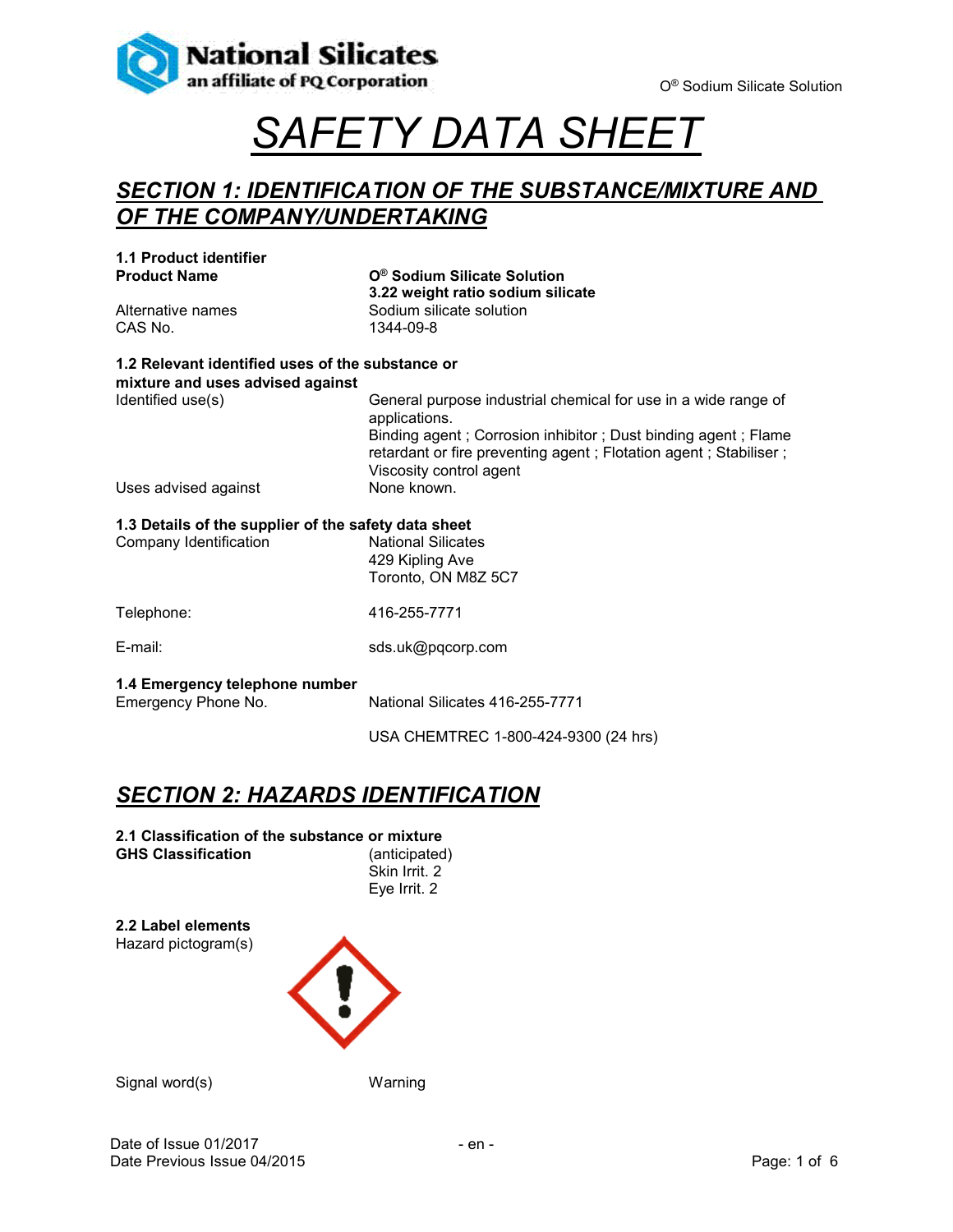

| Hazard statement(s)        | H315: Causes skin irritation.                                                                                                                          |
|----------------------------|--------------------------------------------------------------------------------------------------------------------------------------------------------|
|                            | H319: Causes serious eye irritation.                                                                                                                   |
| Precautionary statement(s) | P262: Do not get in eyes, on skin, or on clothing.                                                                                                     |
|                            | P280: Wear protective gloves/protective clothing/eye protection/face<br>protection.                                                                    |
|                            | P303+P361+P353: IF ON SKIN (or hair): Remove/Take off                                                                                                  |
|                            | immediately all contaminated clothing. Rinse skin with water/shower.                                                                                   |
|                            | P305+P351+P338: IF IN EYES: Rinse cautiously with water for<br>several minutes. Remove contact lenses, if present and easy to do.<br>Continue rinsing. |
|                            |                                                                                                                                                        |

**2.3 Other hazards Dries to form glass film which can easily cut skin. Can etch glass if** not promptly removed.

#### *SECTION 3: COMPOSITION/INFORMATION ON INGREDIENTS*

| Ingradient(s)             | %W/W | CAS No.   | EINECS No. /       | Hazard symbol(s) and   |
|---------------------------|------|-----------|--------------------|------------------------|
|                           |      |           | REACH Registration | hazard statement(s)    |
| Silicic acid, sodium salt | 38.6 | 1344-09-8 | 215-687-4          | H315 : Skin Irrit. 2 : |
|                           |      |           |                    | H319 : Eve Irrit. 2    |
| Water                     | 61.4 | 7732-18-5 | 231-791-2          |                        |

### *SECTION 4: FIRST AID MEASURES*

#### **4.1 Description of first aid measures**

| Eye Contact                                                                          | Irrigate with eyewash solution or clean water, holding the eyelids<br>apart, for at least 15 minutes. Obtain immediate medical attention. |
|--------------------------------------------------------------------------------------|-------------------------------------------------------------------------------------------------------------------------------------------|
| <b>Skin Contact</b>                                                                  | Wash affected skin with plenty of water. If symptoms develop, obtain<br>medical attention.                                                |
| Inhalation                                                                           | Remove patient from exposure, keep warm and at rest. Obtain<br>medical attention.                                                         |
| Ingestion                                                                            | Do not induce vomiting. Wash out mouth with water and give 200-<br>300 ml (half a pint) of water to drink. Obtain medical attention.      |
| 4.2 Most important symptoms                                                          | Alkaline.                                                                                                                                 |
| and effects, both acute and                                                          | Irritating to eyes and skin. The toxicity of sodium silicate is                                                                           |
| delayed                                                                              | dependent on the silica to alkali ratio and on the pH.                                                                                    |
| 4.3 Indication of any immediate<br>medical attention and special<br>treatment needed | Obtain immediate medical attention.                                                                                                       |

#### *SECTION 5: FIRE-FIGHTING MEASURES*

#### **5.1 Extinguishing media**

| Compatible with all standard fire fighting techniques. |
|--------------------------------------------------------|
| None known.                                            |
| Not applicable. Aqueous solution. Non-combustible.     |
|                                                        |
| None.                                                  |
|                                                        |

#### *SECTION 6: ACCIDENTAL RELEASE MEASURES*

**6.1 Personal precautions, protective equipment and emergency procedures**

Wear suitable protective clothing. Wear eye/face protection.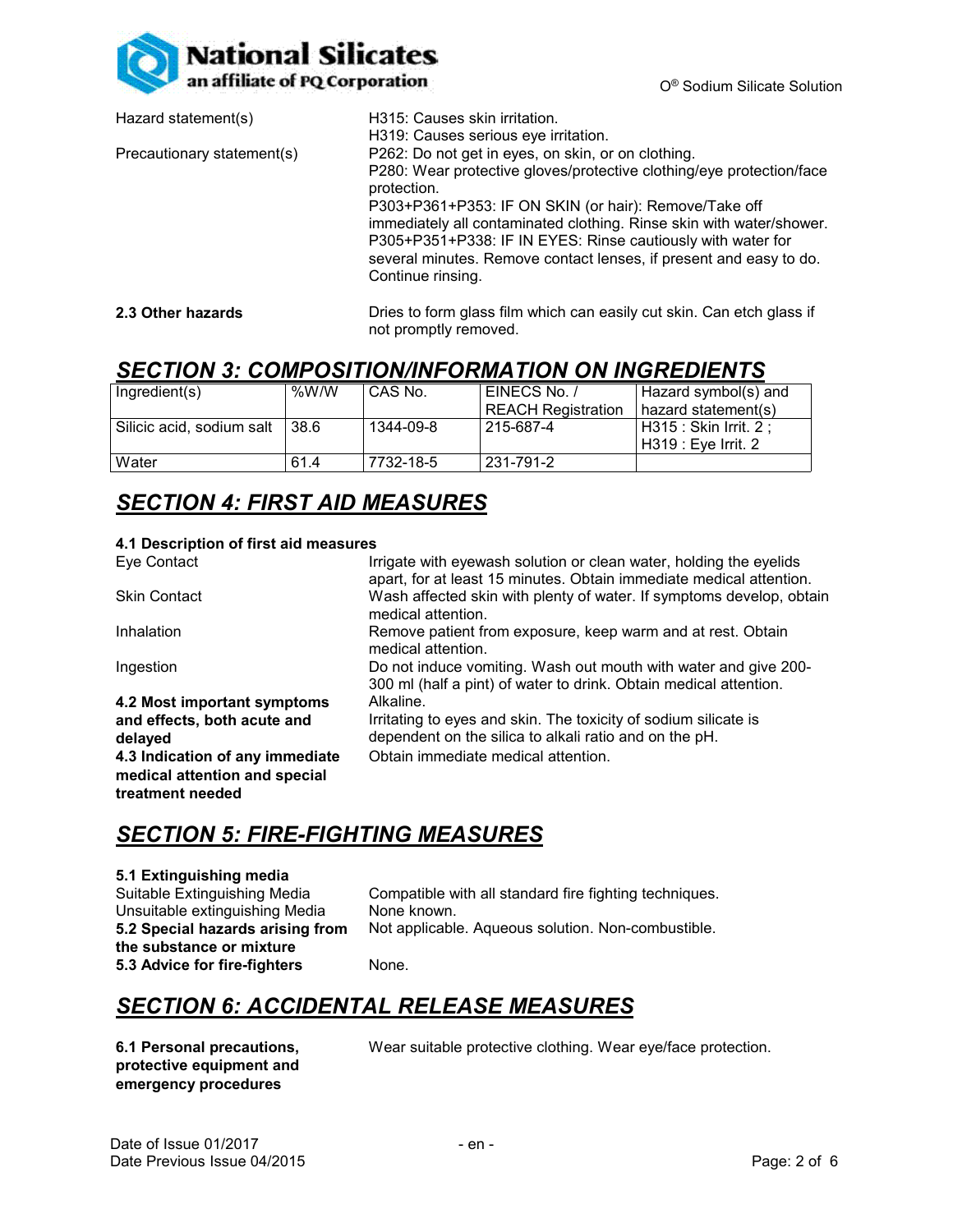

| 6.2 Environmental precautions                                | Do not allow to enter drains, sewers or watercourses. Advise<br>Authorities if spillage has entered water course or sewer or has<br>contaminated soil or vegetation. |
|--------------------------------------------------------------|----------------------------------------------------------------------------------------------------------------------------------------------------------------------|
| 6.3 Methods and materials for<br>containment and cleaning up | Caution - spillages may be slippery. Contain spillages with sand,<br>earth or any suitable adsorbent material. Transfer to a container for<br>disposal or recovery.  |
| 6.4 Reference to other sections                              | See Also Section 8.                                                                                                                                                  |

### *SECTION 7: HANDLING AND STORAGE*

| 7.1 Precautions for safe handling                                   | Avoid contact with eyes, skin and clothing.<br>Avoid generation of mist. Provide adequate ventilation.<br>Emergency shower and eye wash facilities should be readily<br>available.<br>See Also Section 8 |
|---------------------------------------------------------------------|----------------------------------------------------------------------------------------------------------------------------------------------------------------------------------------------------------|
| 7.2 Conditions for safe storage,<br>including any incompatibilities | Store at temperature below 60°C/140°F<br>Do not allow material to freeze.<br>Provide an adequate bund wall.<br>Unsuitable containers: Aluminium                                                          |
| 7.3 Specific end use(s)                                             | See Also Section 10.<br>See also Annex to the extended Safety Data Sheet.                                                                                                                                |

### *SECTION 8: EXPOSURE CONTROLS/PERSONAL PROTECTION*

#### **8.1 Control parameters**

| SUBSTANCE.                                      | Occupational Exposure Limits                                                                                                                                                                                       |  |  |
|-------------------------------------------------|--------------------------------------------------------------------------------------------------------------------------------------------------------------------------------------------------------------------|--|--|
| Silicic acid, sodium salt                       | No Occupational Exposure Limit assigned.                                                                                                                                                                           |  |  |
|                                                 | An exposure limit of 2 mg/m3 (15 min TWA) is recommended by analogy                                                                                                                                                |  |  |
|                                                 | with sodium hydroxide (UK EH40).                                                                                                                                                                                   |  |  |
|                                                 |                                                                                                                                                                                                                    |  |  |
|                                                 |                                                                                                                                                                                                                    |  |  |
| 8.2 Exposure controls                           | Wear protective equipment to comply with good occupational<br>hygiene practice. Do not eat, drink or smoke at the work place.                                                                                      |  |  |
| 8.2.1 Appropriate engineering<br>controls       | Engineering methods to prevent or control exposure are preferred.<br>Methods include process or personnel enclosure, mechanical<br>ventilation (dilution and local exhaust), and control of process<br>conditions. |  |  |
| 8.2.2 Personal Protection                       |                                                                                                                                                                                                                    |  |  |
| Respiratory protection                          | Respiratory protection not normally required. Advice on respiratory<br>protective equipment is given in the HSE (Health and Safety<br>Executive) publication HS(G)53.                                              |  |  |
| Eye/face protection                             | Chemical goggles (EN 166).                                                                                                                                                                                         |  |  |
| Skin protection                                 | Wear suitable protective clothing and gloves. Plastic or rubber<br>gloves. For example EN374-3, level 6 breakthrough time (>480min).<br>Wear suitable overalls.                                                    |  |  |
| 8.2.3 Environmental Exposure<br><b>Controls</b> | The primary hazard of sodium silicate is the alkalinity. Avoid release<br>to the environment.                                                                                                                      |  |  |

### *SECTION 9: PHYSICAL AND CHEMICAL PROPERTIES*

#### **9.1 Information on basic physical and**

| chemical properties   |                            |
|-----------------------|----------------------------|
| Appearance            | Liquid. Almost colourless. |
| Odour                 | Odourless.                 |
| Odour Threshold (ppm) | Not applicable.            |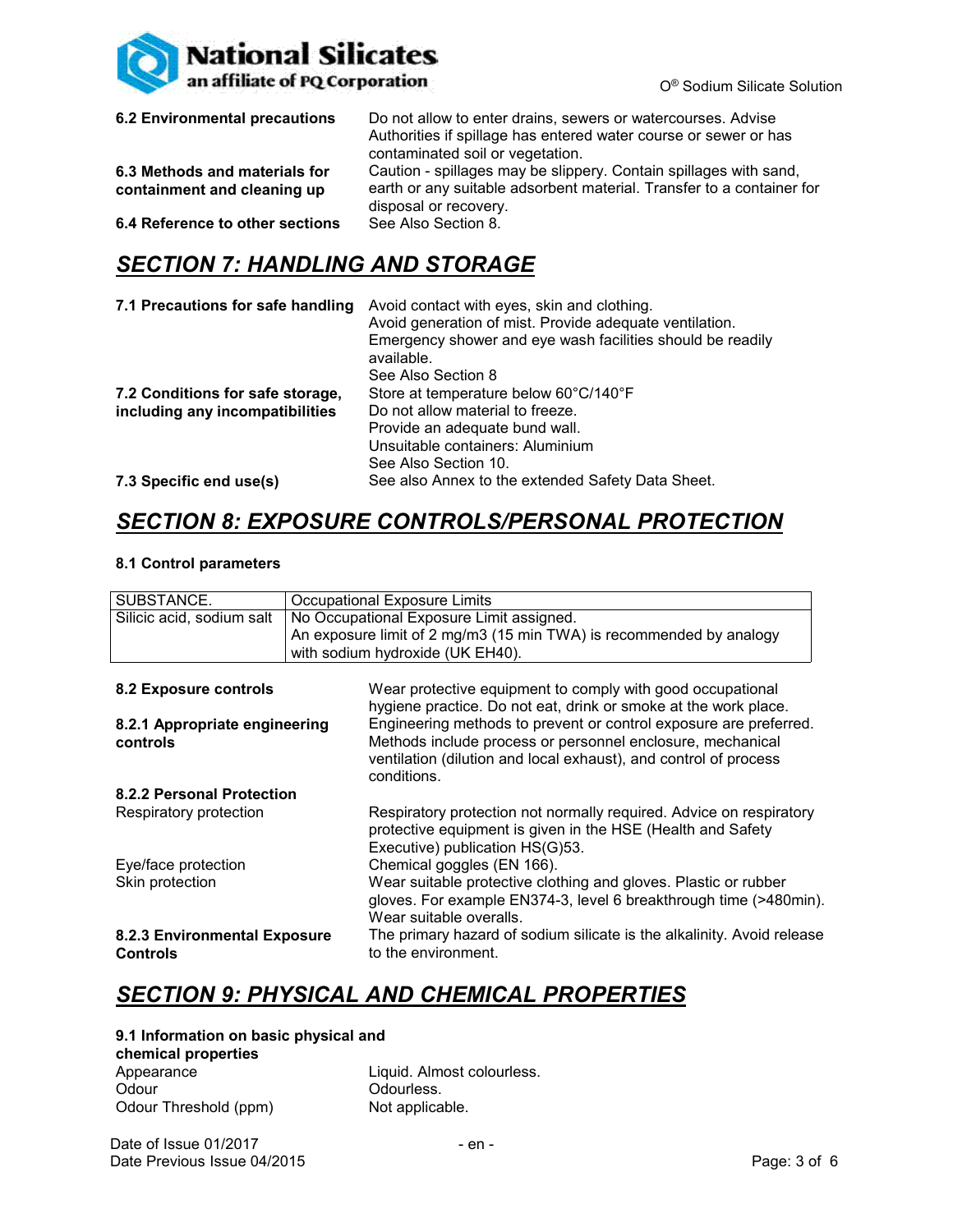

pH (Value) Alkaline. 11.4 Freezing Point (°C) Not applicable.<br>
Melting Point (°C) Not applicable. Melting Point  $(^{\circ}\mathrm{C})$ Boiling Point (°C) 100 Flash Point (°C) [Closed cup] Not applicable. Evaporation rate **Not applicable.**<br>Flammability (solid, gas) **Not applicable.** Flammability (solid, gas) Explosive Limit Ranges Not applicable. Vapour pressure (Pascal) Vapour Density (Air=1) No data.<br>Density (g/ml) 1.41 g/cr Solubility (Water) Solubility (Other) No data.<br>
Partition Coefficient No data. Partition Coefficient **No data.**<br>
Auto Ignition Point (°C) Not applicable. Auto Ignition Point (°C) Not applicable.<br>Decomposition Temperature (°C) Not applicable. Decomposition Temperature (°C) Viscosity (mPa. s) Not applicable.<br>Explosive properties Not applicable. Explosive properties Not applicable.<br>
Oxidising Properties Not applicable. **Oxidising Properties 9.2 Other information** No data.

1.41 g/cm3 (20°C), 42.0° Bé, 11.75 lbs/gal<br>Soluble.

## *SECTION 10: STABILITY AND REACTIVITY*

**10.1 Reactivity** See Section: 10.3 **10.2 Chemical stability Stable. 10.3 Possibility of hazardous reactions**

When arc welding vessels containing aqueous solutions of this material, take care to control any explosion risk from hydrogen evolved by electrolysis. Aqueous solutions will react with aluminium, zinc, tin and their alloys evolving hydrogen gas which can form an explosive mixture with air. Can react violently if in contact with acids. Can react with sugar residues to form carbon monoxide. **10.4 Conditions to avoid** See Section: 10.3 None known.

**10.5 Incompatible materials** See Section: 10.3 **10.6 Hazardous decomposition product(s)**

### *SECTION 11: TOXICOLOGICAL INFORMATION*

#### **11.1 Information on toxicological effects Acute toxicity** Ingestion All symptoms of acute toxicity are due to high alkalinity. Material will cause irritation. Oral LD50 (rat) 3400 mg/kg bw Inhalation **Mist is irritant to the respiratory tract.** All symptoms of acute toxicity are due to high alkalinity. Inhalation LC50 (rat)  $>2.06$  g/m<sup>3</sup> Skin Contact Material will cause irritation. Dermal LD50 (rat) >5000 mg/kg bw Eye Contact **Material will cause irritation. Skin corrosion/irritation** Irritating to skin. **Serious eye damage/irritation** Irritating to eyes. **Sensitisation** Not sensitising. **Mutagenicity** Mutagenicity No evidence of genotoxicity. In vitro/in vivo negative. **Carcinogenicity** No structural alerts. **Reproductive toxicity** No evidence of reproductive toxicity or developmental toxicity. **STOT - single exposure** Not classified **STOT - repeated exposure** Not classified. NOAEL oral (rat) >159 mg/kg bw/d **Aspiration hazard** Not classified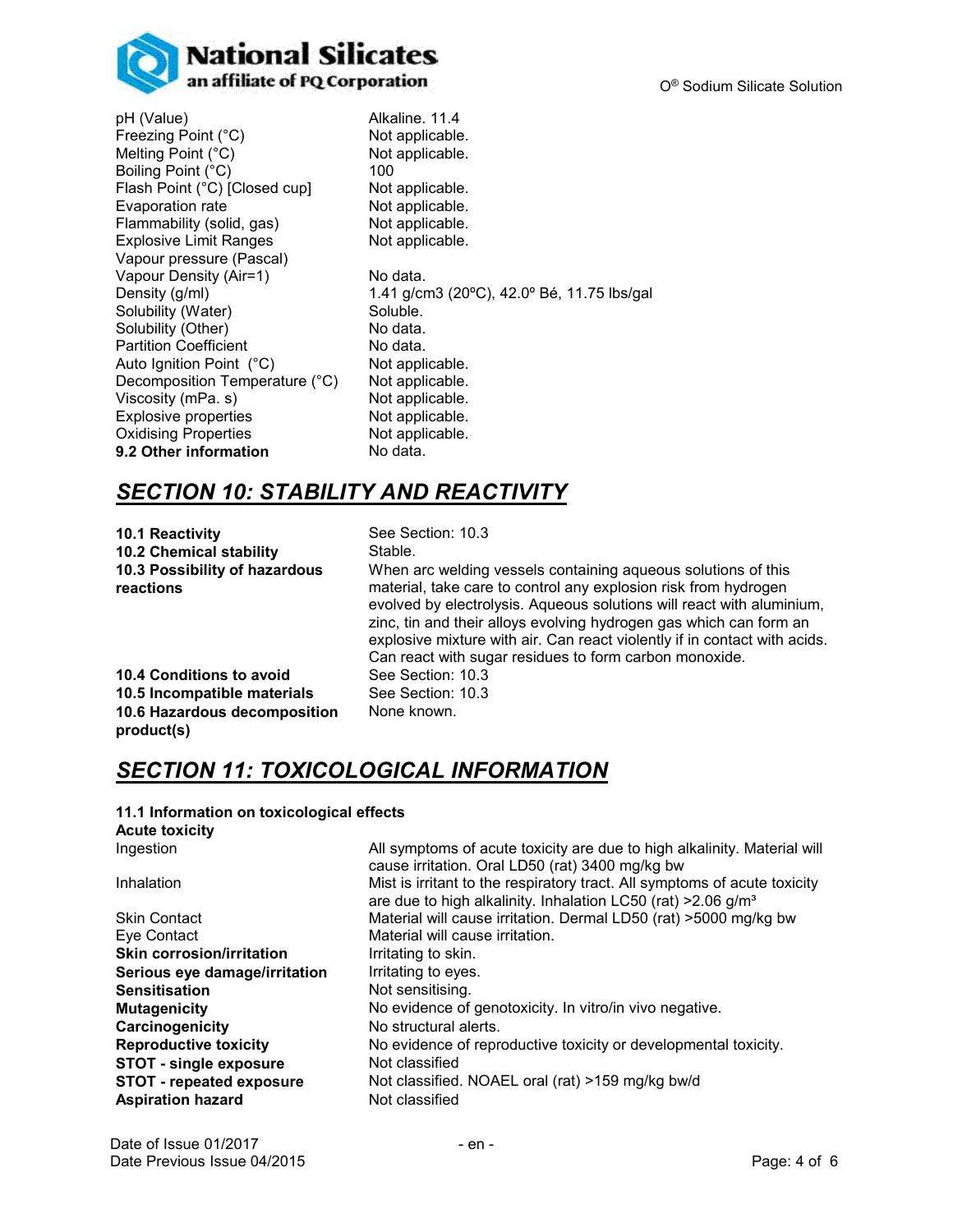

### *SECTION 12: ECOLOGICAL INFORMATION*

|                                            | Aquatic invertebrates: (Daphnia magna) EC50 (48 hour) 1700 mg/l                                       |
|--------------------------------------------|-------------------------------------------------------------------------------------------------------|
| 12.2 Persistence and                       | Inorganic. Soluble silicates, upon dilution, rapidly depolymerise into                                |
| degradability                              | molecular species indistinguishable from natural dissolved silica.                                    |
| 12.3 Bioaccumulative potential             | Inorganic. The substance has no potential for bioaccumulation.                                        |
| 12.4 Mobility in soil                      | Not applicable.                                                                                       |
| 12.5 Results of PBT and vPvB<br>assessment | Not classified as PBT or vPvB.                                                                        |
| 12.6 Other adverse effects                 | The alkalinity of this material will have a local effect on ecosystems<br>sensitive to changes in pH. |
|                                            |                                                                                                       |

**12.1 Toxicity** Fish (Brachydanio rerio) LC50 (96 hour) 1108 mg/l

#### *SECTION 13: DISPOSAL CONSIDERATIONS*

**13.1 Waste treatment methods** Dispose of this material and its container to hazardous or special waste collection point. This material is classified as hazardous waste under EC Directive 2008/98/EC. This material is classified as hazardous waste under the Hazardous Waste (England and Wales) Regulations SI 2005 No. 894. This material is classified as hazardous waste under the Hazardous Waste (England and Wales) Regulations SI 2005 No. 894. Disposal should be in accordance with local, state or national legislation.

#### *SECTION 14: TRANSPORT INFORMATION*

**14.1 UN number** Not classified according to the United Nations 'Recommendations on the Transport of Dangerous Goods'. Not classified as hazardous under DOT or US Transport Recommendations. International Maritime Dangerous Goods (IMDG) Code: Not classified as hazardous

| 14.2 Proper Shipping Name         | Not applicable.                       |
|-----------------------------------|---------------------------------------|
| 14.3 Transport hazard class(es)   | Not applicable.                       |
| 14.4 Packing group                | Not applicable.                       |
| <b>14.5 Environmental hazards</b> | Not classified as a Marine Pollutant. |
| 14.6 Special precautions for user | Unsuitable containers: Aluminium      |
| 14.7 Transport in bulk according  | Not applicable.                       |
| to Annex II of MARPOL73/78 and    |                                       |
| the IBC Code                      |                                       |

### *SECTION 15: REGULATORY INFORMATION*

#### **15.1 Safety, health and environmental regulations/legislation specific for the substance or mixture**

TSCA Inventory Status: Reported/Included. AICS Inventory Status: Reported/Included. DSL/NDSL Inventory Status: Reported/Included. SARA TITLE III: Not an Extremely Hazardous Substance under §302. Not a Toxic Chemical under §313. Hazard Categories under §§311/312: Acute